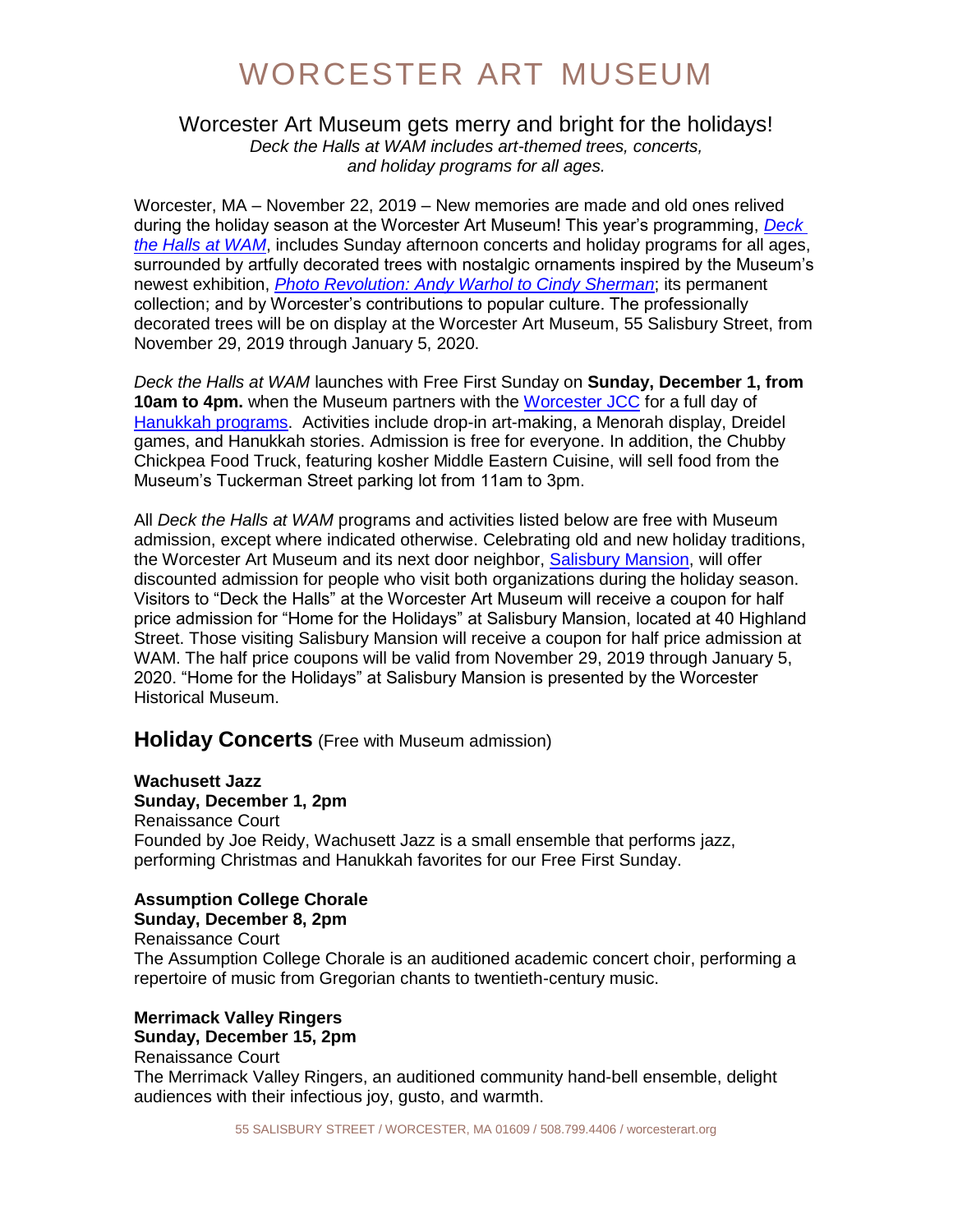#### **Glenn Hillard Sunday, December 22, 2pm**

Renaissance Court Singer/Songwriter and piano player, Glenn Hillard specializes in New Orleans-style vintage jazz, ragtime blues and gospel music.

## Family Programs

#### **Free First Sunday: Hanukkah at WAM! Sunday, December 1, 10am to 4pm Free Admission**

Join us for Free First Sunday, as we partner with the Worcester JCC for a day of Hanukkah activities, including art-making, a menorah display, Dreidel games, and Hanukkah stories.

#### **Ice Art in the Courtyard Sunday, December 15, 11am-4pm**

See art take shape in a 6-foot ice sculpture demonstration in the Stoddard Courtyard. Keep warm with hot cocoa and cookies from our Sip Cart.

## **Visit with St. Nick**

#### **Saturday, December 21, 10am-2pm**

Children are invited to visit with Santa in WAM's art-filled surroundings. Don't forget your camera!

#### **The Giving Tree November 29, 2019 – January 5, 2020**

During this season of giving, the Museum will collect donations of new children's mittens, gloves, and hats to decorate a Giving Tree. Donations will be accepted until January 5, 2020 and distributed to local agencies.

## Museum Tours

## **Holiday-themed Tours**

## **Saturdays, December 7 and 21, 2pm**

*Coming Together: Parties & Celebrations from Around the World*: Look for themes of fellowship and celebration on this docent-guided tour focused on merry making. Free with Museum admission.

## **Sunday Public Tours**

## **Sundays, December 1, 8, 15, 22, and 29, 1pm**

Public tours are offered before each Sunday holiday performance. These hour-long tours offer an overview of the permanent collection. Tours will leave from the Salisbury Street Lobby.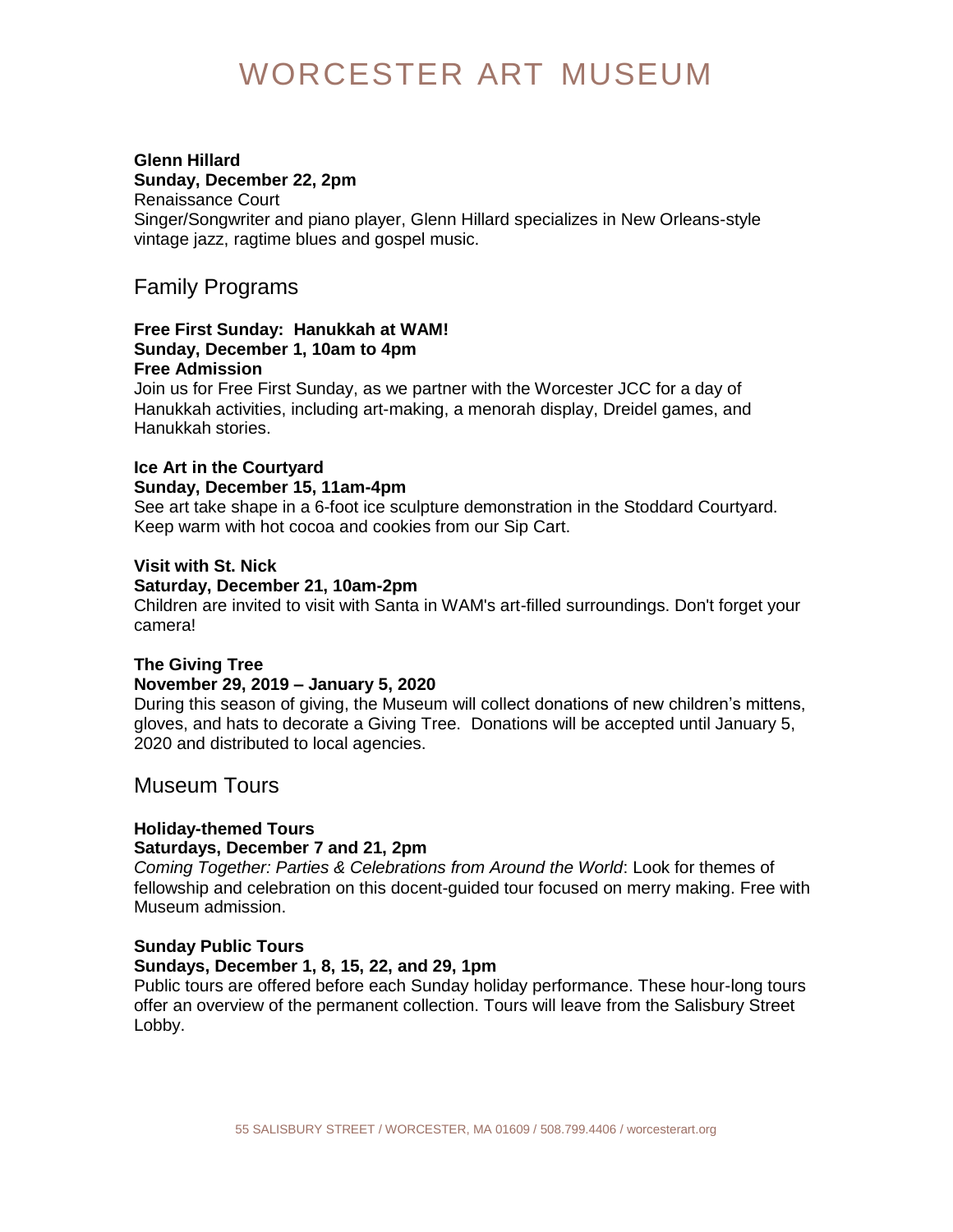## Special Member Event

#### **Champagne, Chocolate & Shopping Friday, December 6, 5-7:30pm**

WAM Members and their guests enjoy a festive evening, including chocolate desserts, champagne (first glass is free for Members), winter-themed docent tour of the European galleries by candlelight, and shopping for unique gifts in the Museum Shop. Complimentary wrapping of gifts purchased in the Museum Shop (courtesy of the WAM Members Council). Cash bar. Members: Free; Guests \$20.

## Studio Art Classes

## **December Art Workshops**

WAM's Studio classes program offers an array of workshops this December for youth and teens ages 3 to 17, including old favorites (such as all-day Figure Drawing for Teens) and new experiences (like Northern Lights Landscapes). Classes are available on December 23, 24 and 27; students who sign up for both morning and afternoon sessions receive a free supervised lunch period (food not included). For more information and to register, visit [worcesterart.org/classes.](https://portal.worcesterart.org/classes)

## Holiday Hours

#### **Museum Galleries**

Wednesday – Sunday: 10am – 4pm Third Thursday, December 19: 10am – 8pm (Closed Mondays, Tuesdays and December 25)

#### **Museum Shop**

Open seven days a week, 10am – 4pm, December 1 – 24.\* Third Thursday: December 19, 10am – 8pm (Closed December 25)

\*On Mondays and Tuesdays, please enter through the Salisbury Street front doors. WAM Members receive a 20% discount December 1 – 24

#### **Museum Café**

Open Wednesday – Saturday: 11am – 3 pm Full luncheon service, featuring a delectable range of menu items from soup to desserts.

## **Sip Cart**

Open Sundays: 11am – 3pm Counter service, featuring snacks and hot and cold beverages.

The art-themed trees for *Deck the Halls at WAM* were designed and decorated by Sally Jablonksi, owner of Hebert E. Berg Florist. *Deck the Halls at WAM* programs are sponsored by Interstate Specialty Products, Inc. Media partner is WICN, 90.5FM. The holiday programs are also funded in part by the Booth Family Fund for Education and Outreach at the Greater Worcester Community Foundation and the Christian A. Johnson Discovery Fund. For more information, visit [worcesterart.org.](https://www.worcesterart.org/events/deck-the-halls/)